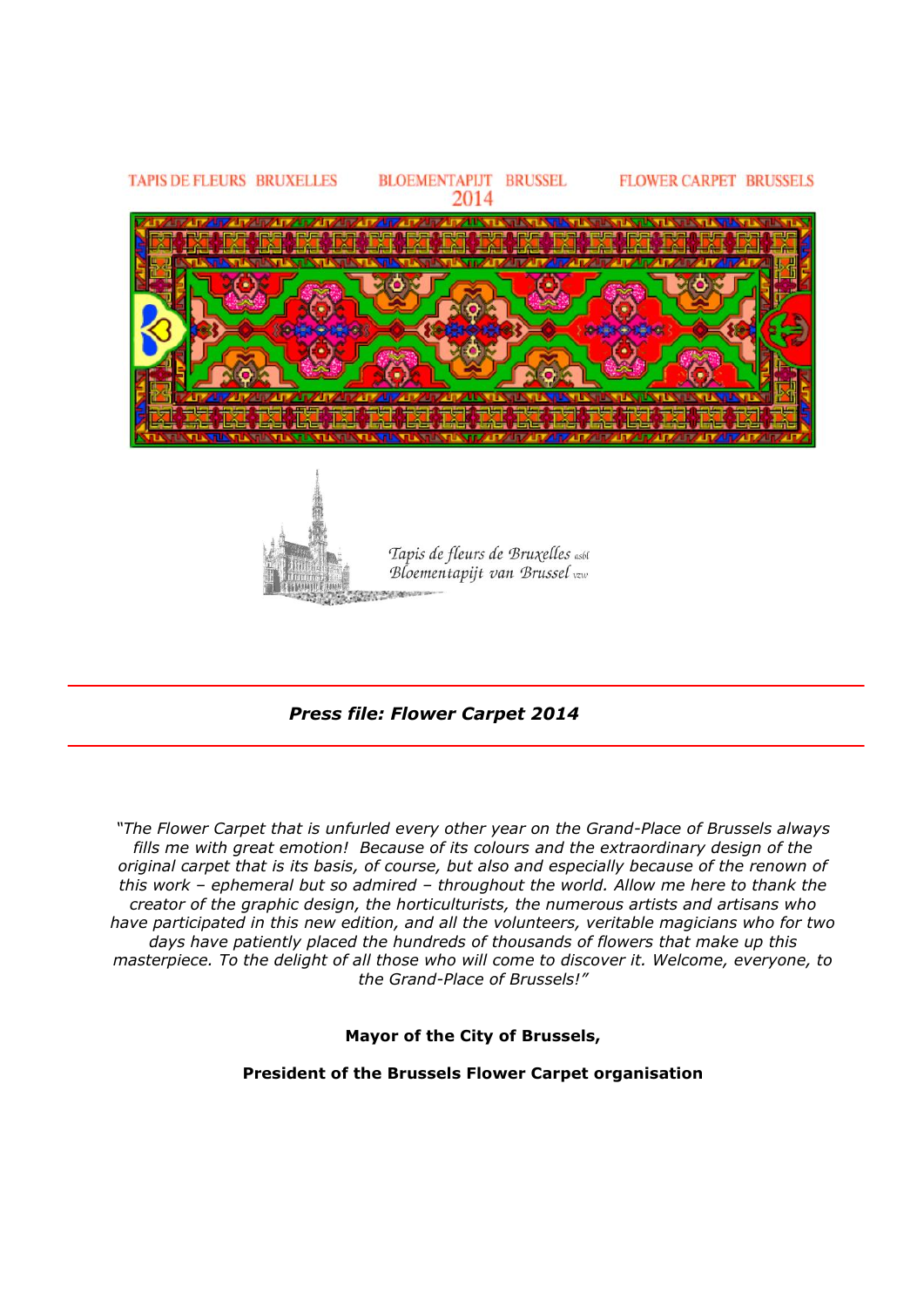| Press release: Flower Carpet 2014: this year, say Begonyas! 3 |
|---------------------------------------------------------------|
|                                                               |
|                                                               |
|                                                               |
|                                                               |
|                                                               |
|                                                               |
|                                                               |
|                                                               |
|                                                               |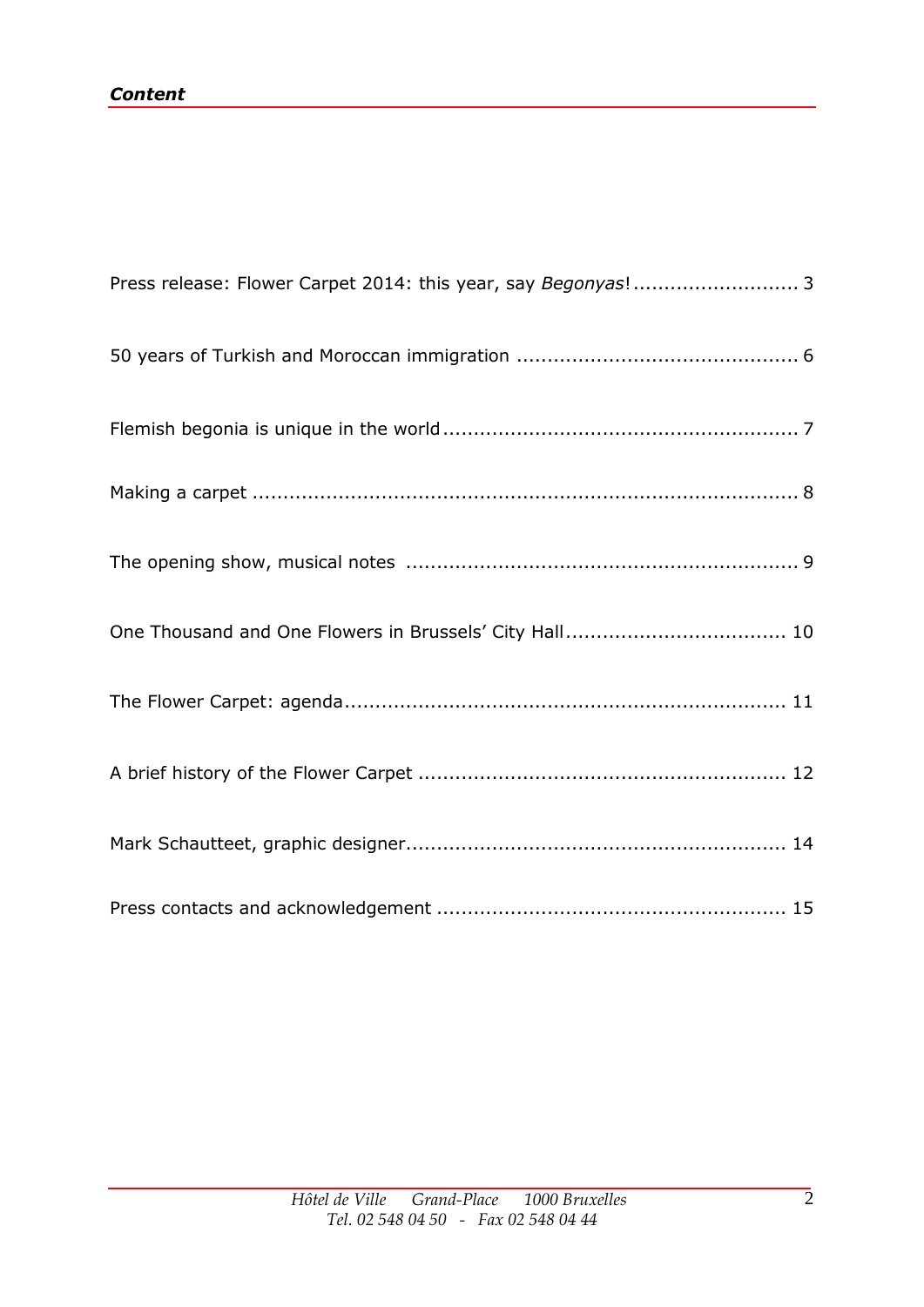**On the occasion of this 19th edition, the Flower Carpet of the Grand-Place has chosen to celebrate the 50th anniversary of Turkish immigration in Belgium.** 

**1,800 m2 of begonias (begonyas in Turkish) will make up an ephemeral tapestry inspired by the geometric patterns of Turkey's famous kilims.** 

**Visitors will have the opportunity to admire this astonishing display from 14 to 17 August 2014, to sense all its tones and all its nuances, whether from the Grand-Place itself or from above, from the balcony of the City Hall. A magical masterpiece, colourful and scented, what better way to pay tribute to the Turkish community of Brussels!** 

#### **Turkish immigration in Belgium**

On 16 July 1964, Belgium and Turkey signed the bilateral convention which led to Turkish immigration in Belgium. 50 years ago the first Turkish workers arrived here. Bridges and social interactions were built between the communities, and the two cultures got to know each other.

Nowadays, over 220,000 Turkish-born individuals are residing in Belgium and migration from Turkey continues.

The year 2014 is an opportunity to highlight the memory of Turkish immigration in Belgium, and especially in Brussels, to promote cultural creations of Turkish origin, and to strengthen the sense of belonging to Belgian citizenship.

Which is why, this year, the Flower Carpet selection committee has chosen this theme, which is so important to our multicultural Region.

#### **The Turkish carpets or kilims**

Moreover, carpets are an integral part of Turkish culture. They are popular objects which are handed down from generation to generation. They are both useful items and decorative objects. Tradition dictates that a carpet should bear the name of the town where it was made. During Ottoman times, carpets were a status symbol and were presented as gifts to kings and sultans.

Patterns on Turkish carpets are incredibly varied and geometrical (diamonds, rectangles, stars, squares) and also include floral or animal patterns. The patterns represent and symbolise myths and beliefs: fertility, joy, happiness or protection from the evil eye. For instance, images of the hook, the eye or the scorpion protect, while birds are a symbol of life.

Turkey is well-known for its carpets, produced in every region: from Uşak (Ouchak), patterns used for the Brussels Flower Carpet, Hereke, a small town near Istanbul which, for centuries, created splendid carpets for the Ottoman palace, and many more, such as Sivas, Manisa, Ladik and many more. In the past, the carpets and kilims of Eastern Anatolia were for the most part made by nomadic or semi-nomadic populations.

The border city of Kars is an important region for the carpet trade. In no other city do so many different populations cohabitate. Tatars, Armenians, Cherkessians, Azerbaidjanis, Kurds and Turkmens have lived there in harmony for centuries. Twenty years ago, the well-known Kars-Kasaks were made there,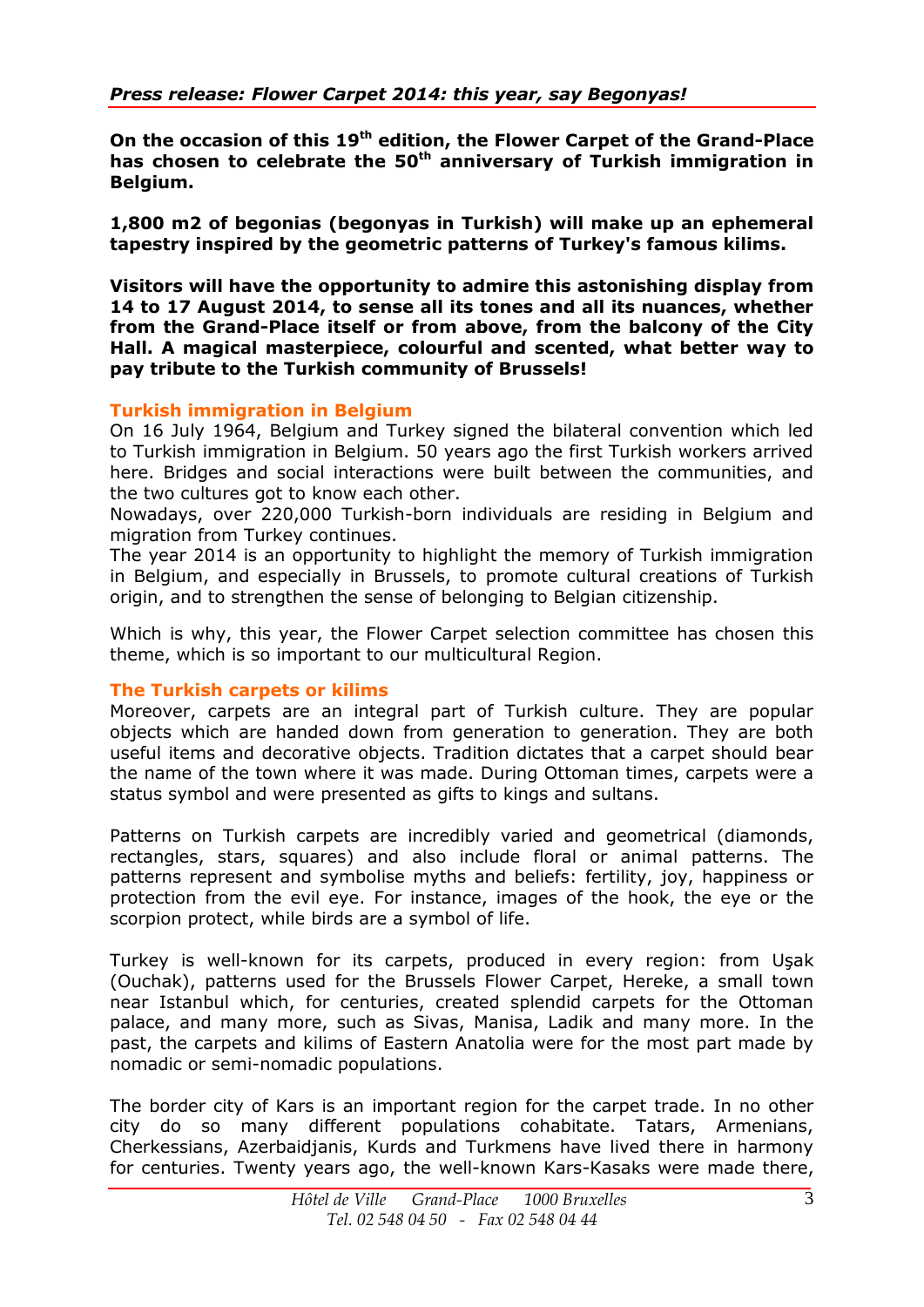carpets which are much enjoyed here, in dark tones of brown and green.

In the past, Erzurum was an important stop on the Silk Road, between Persia and the Black Sea. Kilims formerly weaved in this region are exceptionally beautiful and sought after by collectors. Sivas carpets boast an exceptional quality of wool and meticulous knotting.

Carpets and kilims from the district of Malatya are, for the most part, homemade by semi-nomads or nomadic settlers. Production of woven items is much greater than that of knotted carpets. Thanks to the number of gifts conserved in mosques, it has been possible to identify the carpets with great precision. The most beautiful Kurdish works, both woven and knotted, come from this region. Many nomads spend their winter in the fertile plains of the Euphrates. The striped kilims are particularly beautiful. One of their qualities is that, for those made up of two bands which are sewn together, each one is a complete composition in itself, unlike other Anatolian kilims in which the two halves almost always combine into a single composition. Many symbols can be found on these carpets, such as hourglasses, crosses, S-patterns, diamond shapes with hook tips and octagons.

Anatolian carpets are the most expensive on the global market but demand remains just as great.

## **Flowers in Turkey**

Turkey's flora is one of the richest around the Mediterranean!

Did you know that tulips, which are generally associated with Holland, actually originated in Turkey. In fact, the name stems from the Turkish 'tülben', also the root of the English word 'turban'. Tulips were discovered in the  $16<sup>th</sup>$  century. In 1554, learned Flemish botanist and Austrian ambassador, Augier Ghislain de Busbecq, decided to send to Vienna some tulip seeds which he had discovered in Turkey some years earlier. In 1593, a friend of Augier Ghislain de Busbecq introduced the flower to Holland by selling his personal collection of tulips. While it was used as a decorative element of Turkish art for many centuries, the tulip then gave its name to an era, "the Tulip Age", which corresponds to the period from 1703 to 1717. Suleiman the Magnificent was fascinated with this flower and held many celebrations in its honour. As it is from Persia, the flower features widely in the Tales of the Arabian Nights, where its red colour symbolises eternal love.

But the Flower Carpet is made up of begonias, begonyas in Turkish!

## **A few figures**

The flower carpet is 75 m long and 25 m wide. 1,800 m2 of begonias! It takes 2 years to bring about: the hundreds of thousands of cut flowers used for the composition need to be reserved well in advance. A gamble which is both beautiful and very daring. The weather, the number of visitors, the tour within the City Hall, timing... all these details are significant.

The flowers are kept fresh and radiant for four long days. How do we achieve this? Just before the opening, 120 volunteers bring colour to the carpet, based on a life-sized image which is laid down on the paving stones of the Grand-Place. The image is drawn on micro-perforated plastic which is fixed to the ground.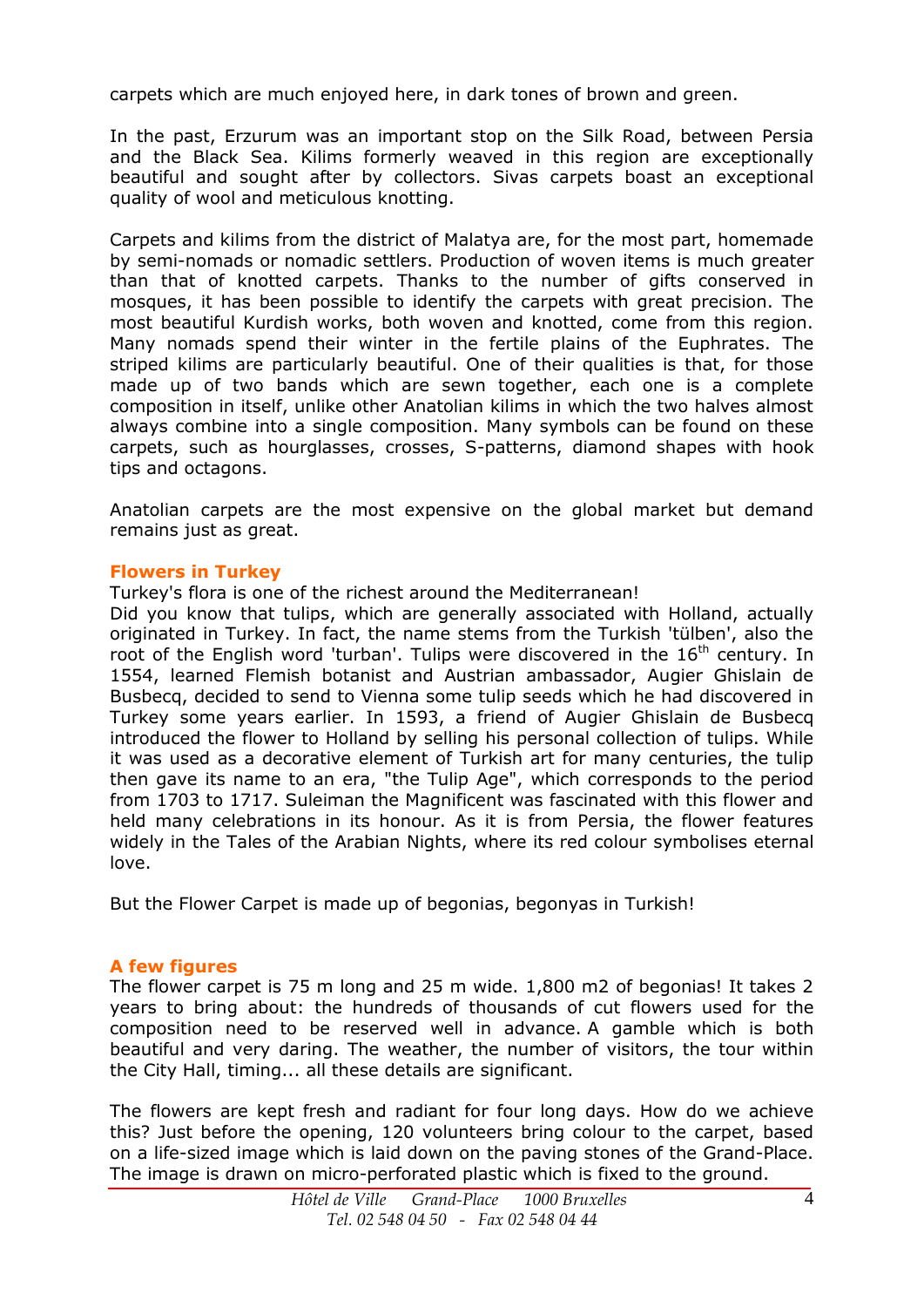The first Grand-Place Flower Carpet dates back to 1971. The 2014 masterpiece is the 19<sup>th</sup> Flower Carpet to be designed for your delight.

# **The flowers seen from the sky (or nearly!)**



It is already a tremendous pleasure to stroll around the Grand-Place, a gem of Gothic architecture, discovering the 2014 Flower Carpet, breathing in the scents and experiencing all its nuances!

But then what about a visit to the balcony of the City Hall? A wide-angle view which the privileged visitors will hold in memory for years to come!

#### **As well as the colours and scents, a sound and light show**

The opening evening will take place on 14 August. A musical theme has been especially composed for this summer display. The programme holds an array of unexpected colours and sounds! The Grand-Place will be metamorphosed for the event. The concert will be held again every evening to accompany a splendid sound and light show!

#### **Practical information**

The Flower Carpet will light up the Grand-Place in Brussels on 15, 16 and 17 August 2014. The opening will take place on 14 August at 10 p.m.

Not to be missed, to admire the carpet as a whole, from above: a panoramic view from the balcony of the City Hall: tours are held from 9 a.m. to 11 p.m.

Every evening, at 10, 10.30 and 11 p.m., a splendid sound and light show especially created for the occasion of the 2014 Flower Carpet.

Entry price €5. Free entry for children under the age of 10.

www.flowercarpet.be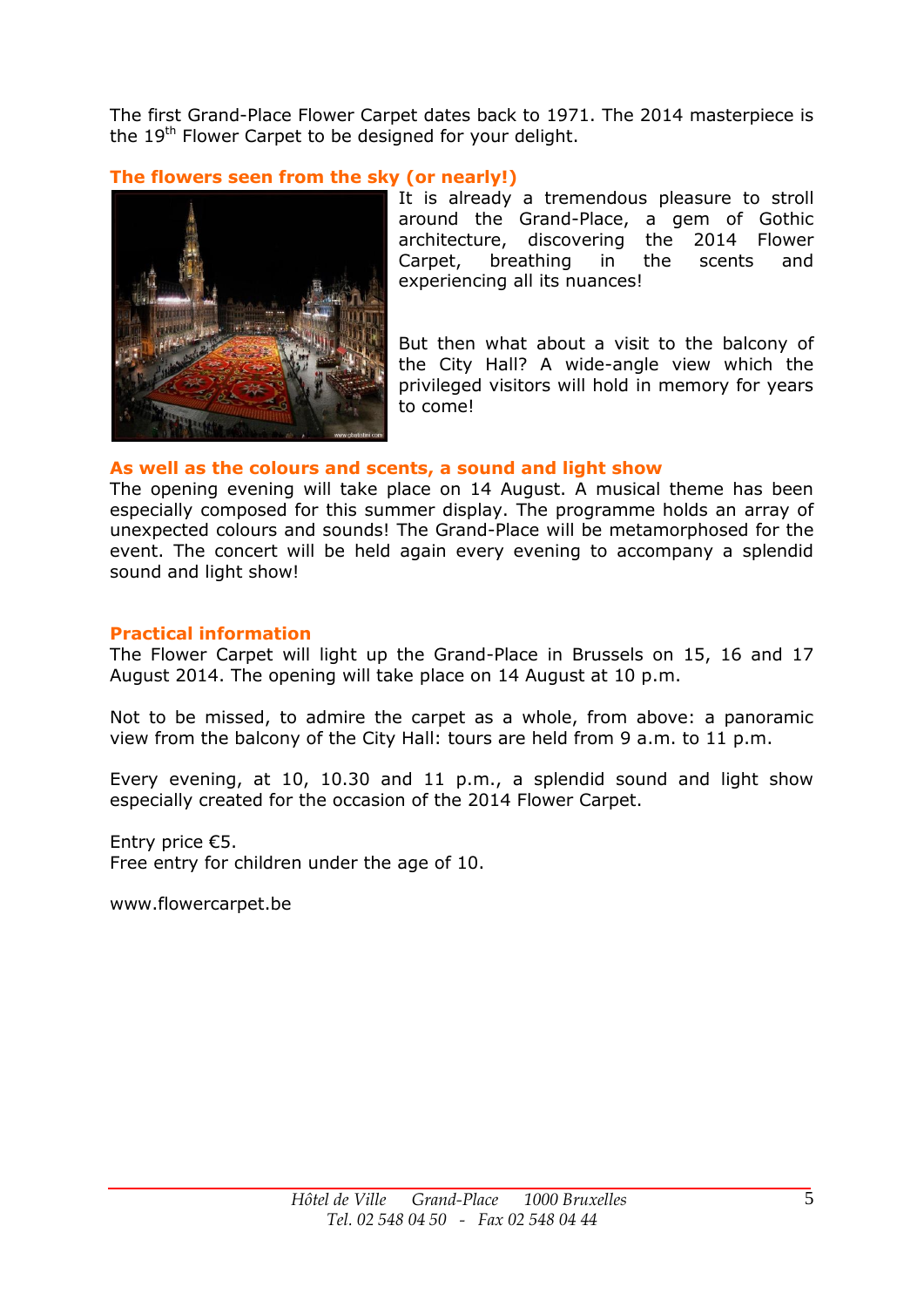From 1820 to 1950, nearly 70 million Europeans emigrated to do business or to escape war and misery. Since then, the tables of history have turned, and Europe has welcomed millions of immigrants.

In the 40s, they first came from Europe (Spain, Italy, Greece, Portugal) followed, in the 60s, by Moroccans and Turks responding to the calls of Belgian entrepreneurs (mining and metals industries, construction and textile sectors...). A better life with paid work first enticed the men, who came alone, hoping to head home before too long.

On 17 February 1964, Belgium finalised a bilateral agreement with Morocco, allowing for Moroccan workers to be recruited for the needs of the Belgian economy. A few months later, on 16 July 1964, Turkey signed a similar document.

The crisis of the 70s led to borders being closed but also to the first family reunification policies. Immigration progressively became more female-oriented and younger, settled more sustainably and became more visible in the public space.

Today, immigration is a global fact and has shown over time that it is not something which takes place in just one direction. It comprises a challenge and multiple advantages for the host country. It requires integration policies and it asks of the immigrants themselves to live in tune with their new host society.

Source: www.stjoost.irisnet.be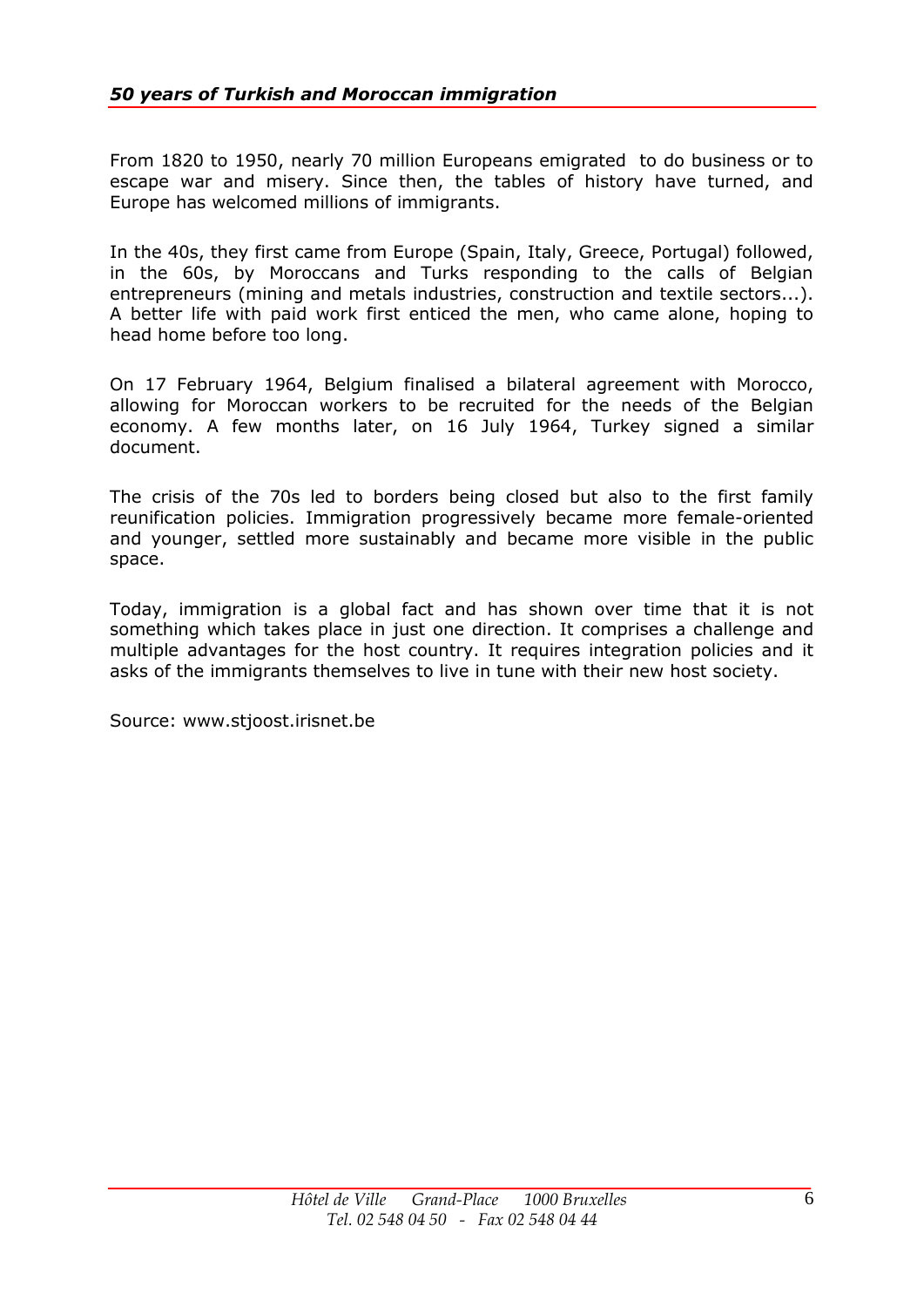## *Flemish begonia is unique in the world*

With its long flowering period, broad range of colours, variety of shapes and suitability for borders and patios alike, the Flemish begonia has many strengths, which are the result of years of tradition and craftsmanship. No wonder that the Flemish begonia is a success as far away as Japan and America.

#### **Tradition and craftsmanship**

Flanders is the world's leading producer of tuberous begonias, thanks to a rich tradition of seed selection and tuber production. Every year, over 30 million tubers are exported to Europe, North America and Japan.

Begonia cultivation is chiefly concentrated in East Flanders, and more specifically in the region around Ghent. Selection companies are continuously looking for new colours and flower shapes. The most popular types are the double begonias and the hanging varieties.

The immense Belgian flower carpets of tuberous begonias present an alluring picture and enjoy international renown. The begonias are perfectly showcased in all their colourful splendour.

#### **Flower spectacle for the garden and the patio**

Tuberous begonias are the perfect choice for anyone who loves striking colours. Colours range from white to yellow, and orange to red, as well as a whole spectrum of pinks; and flowers can be either single, hanging or double. The begonia range offers a wide selection, meaning that there will always be a begonia to suit every taste, and to complement the rest of your plant arrangement. With its abundant and long-lasting flowering period, it will provide colour from early July right up to the first frost. Furthermore, tuberous begonias are extremely versatile, as they can be used for balconies, in hanging baskets, on patios, or as bedding plants. They require little maintenance and also have the benefit of being allergy friendly, as they do not cause hay fever.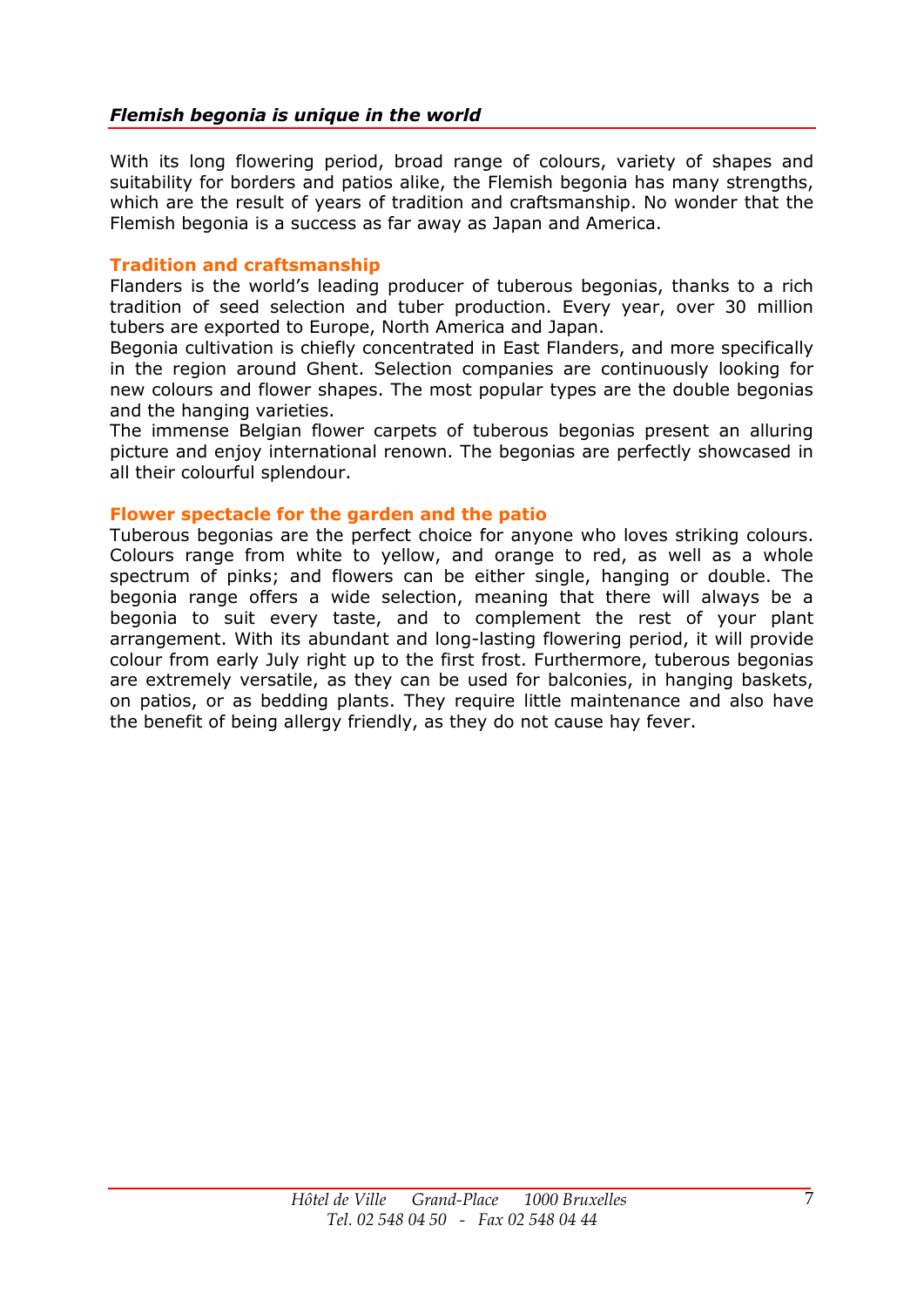The actual making of the carpet is based on a plan worked out in advance, consisting of several stages.

Everything starts, often a year in advance, with projects and scale models, illustrating a commissioned theme. Once the theme has been produced in representation and symbol, the number of flowers and color combinations calculated and the outlines finally drawn on the ground, then the work starts. The skilful, dedicated work of a hundred experienced gardeners and their enthusiasm enables them to put together this giant floral jigsaw in under four hours.

The day before, the spaces between the floral patterns will already have been filled with rolled turf. Did you know that the flowers are packed together one by one, 300 to every square meter of the ground, so tightly (no soil is used at all) that they won't be blown away by the first puff of wind, and create their own microclimate? In heat waves, the turf has to be watered to prevent it from shrinking, but if the weather is too wet, the grass can grow 4 to 5 centimeters in 3 days? The wonders of nature!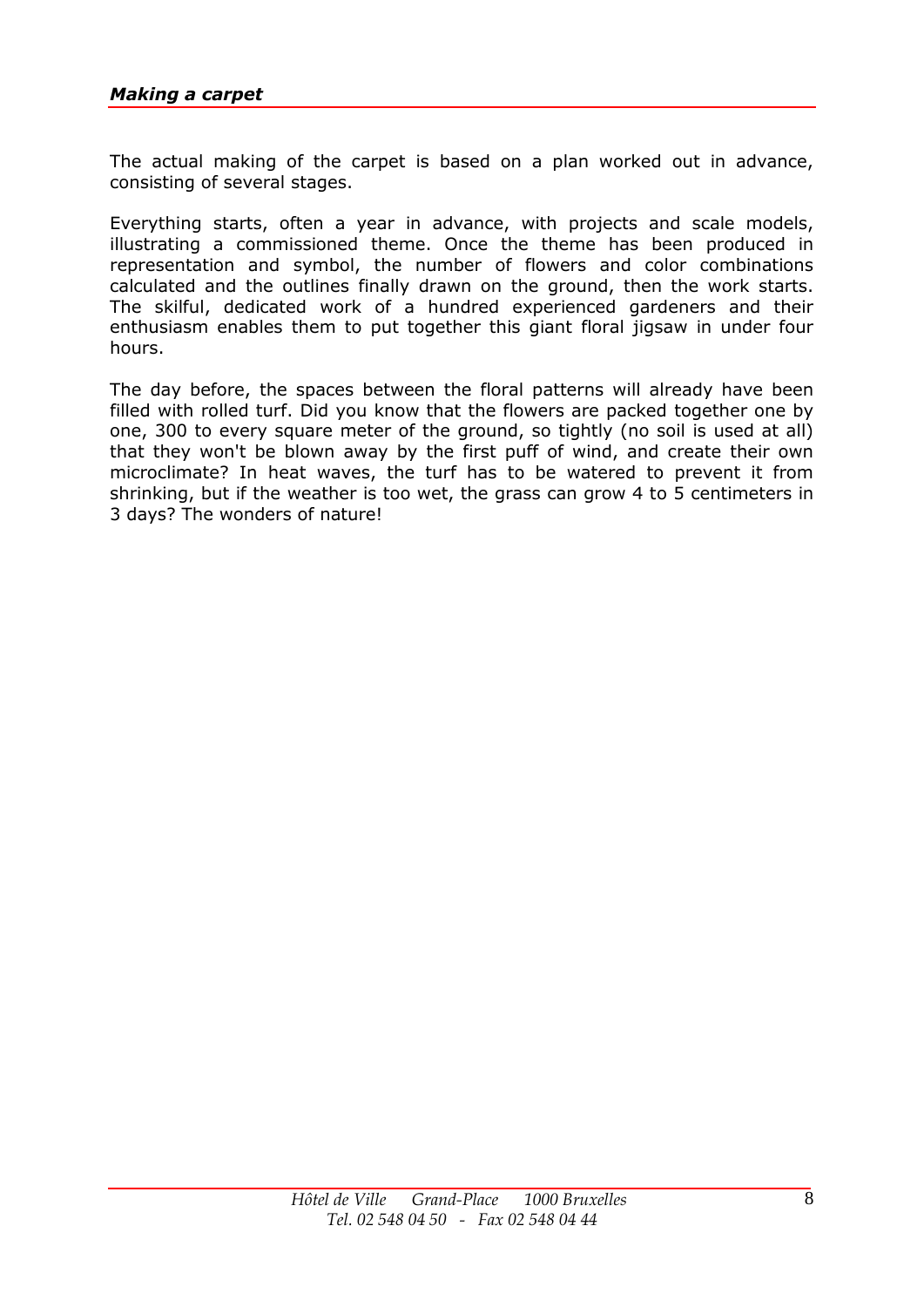## *The opening show, musical notes*

For the opening of the Brussels' Flower Carpet 2014, the music will reveal a melting pot of sounds, scents, emotions and impressions. Like the soundtrack of a film, it will tell the story of the epic and imaginary journey of a group of nomads through the plains of Anatolia. Following the rhythm of the seasons, the atmosphere will evolve from a peaceful, nearly sleepy beginning to an anthology of spring time scents, finishing with a rythmic explosion heralding a storm on a summer's night. The music will blend contemporary sounds to traditional instruments like the Saz (type of long-necked lute), the Daf (sacred drum) and the Violin.

The musician-composer Grégoire Dune, responsible for the opening show's music, studied violin, chamber music and composition at the Royal Music Conservatory of Brussels, where he received his first awards and his higher level diploma. The irrepressible artist, unparalleled multi-instrumantalist (violin, guitar, keyboards) has been on many tours around Europe, the United States and Quebec. He has produced, composed, arranged, performed and collaborated on recording a hundred or so classical, pop and film music albums (various sessions for Alain Souchon, Alain Chamfort, Niagara, Michel Legrand, Aereda, Arthur H, etc.).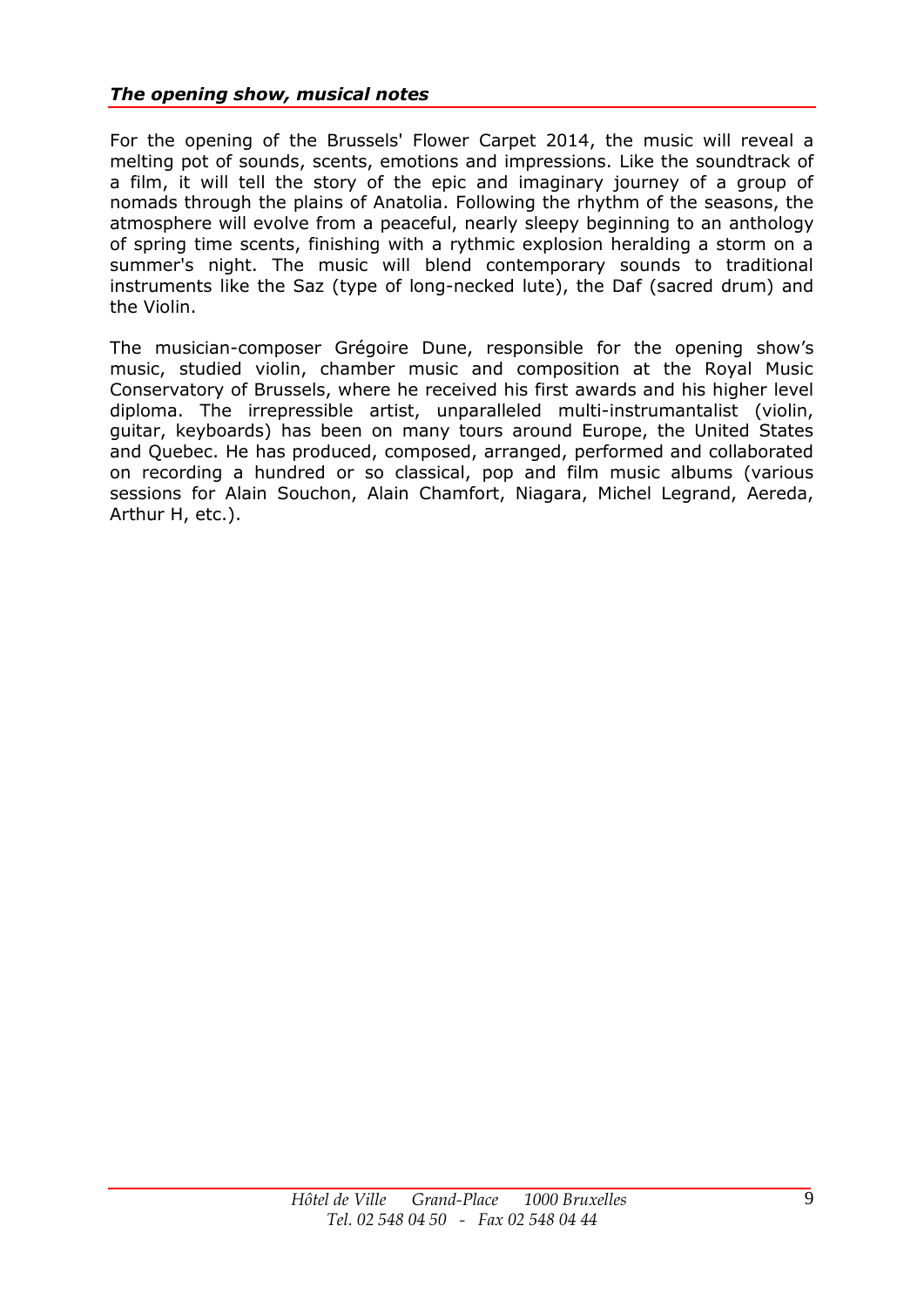On the occasion of Flower Carpet 2014, the florists of the *Union Royale des Fleuristes de Belgique* are offering you floral splendour in the spirit of Arabian nights. A visit to Brussels' City Hall will give you a unique opportunity to see this Gothic masterpiece adorned in floral glory.

An entire team of young flower arrangers will amaze you with what they can do with fresh flowers and plants in a short space of time. From carnations to orchids, each flower will be arranged according to its singular character.

Belgian landscape gardeners, led by André Goemaere, will decorate the inner courtyard so that waiting in the queue becomes a pleasant break.

The City Hall frontage will be decked with beautiful floral wreaths. Here, we will be using truly seasonal flowers, too. We hope to remind you of some largely forgotten flowers. Retro is certainly a trend style today. This way, we can fully immerse ourselves in a romantic, vintage atmosphere.

Belgian flower arranging and landscaping commands a fine reputation. You will see more proof of that in Brussels' City Hall!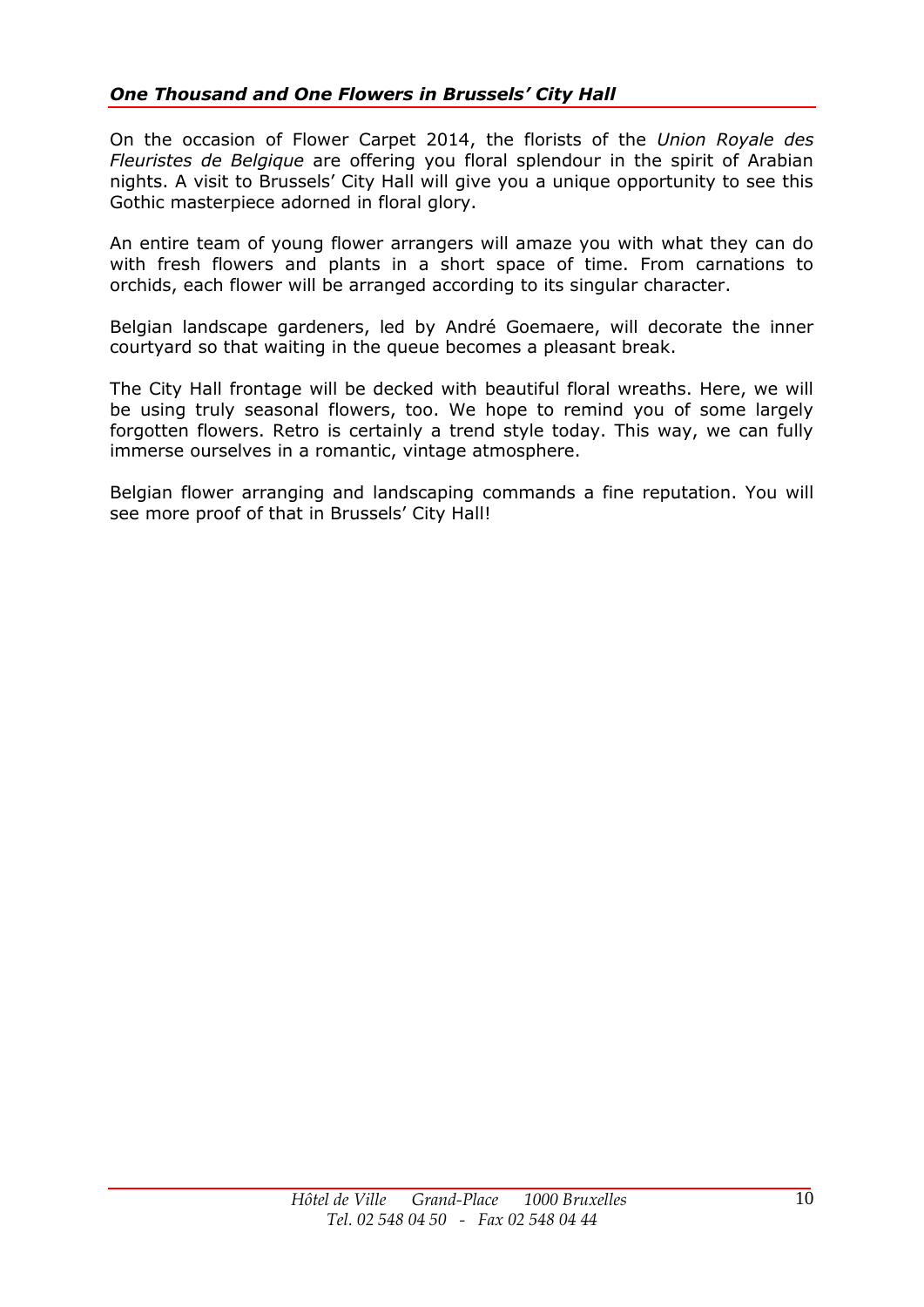# **August 14 2014: day for the press – day of construction**

| From 9 a.m.        | Possibility to interview the organizers (on appointment)                                                                                        |
|--------------------|-------------------------------------------------------------------------------------------------------------------------------------------------|
| 1 p.m.             | The first flowers are set by around 100 people                                                                                                  |
| 2 p.m.             | "Press" opening at the City Hall and possibility to watch the<br>Flower Carpet during the realisation. Possibility to interview<br>the workers. |
| 8:30 p.m.          | Official inauguration at the "Maison du Roi" and the City Hall<br>(entrance only by showing the invitation paper).                              |
| 10 p.m.<br>11 p.m. | Fireworks and concert<br>Closure                                                                                                                |

#### **August 15, 16 and 17 2014: opening for the public from 9 a.m. till 11 p.m. (last entrance at 10.30 p.m.) Every night at 10, 10.30 and 11 p.m.: sound and light**

## **From 9 a.m. till 11 p.m.:**

Opening of City Hall: the balcony is opened for the visitors, panoramic view:  $\epsilon$ 5, children younger than 10 enter for free

More information on: [www.flowercarpet.be](http://www.flowercarpet.be/)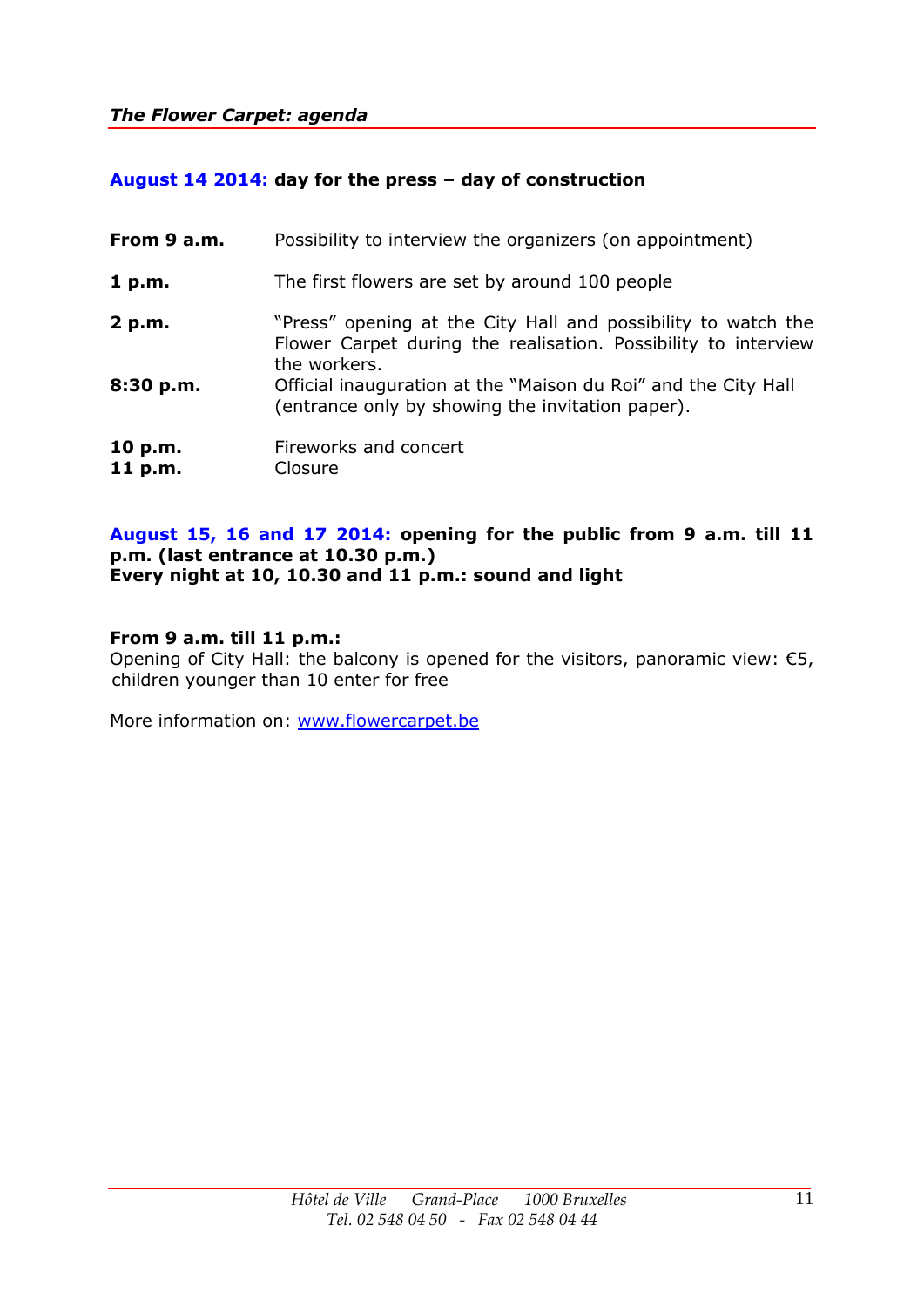Officially, the first Flower Carpet as its present-day form was created in 1971 on the Grand-Place by the landscape architect E. Stautemas, but, in fact, it was the culmination of a whole series created in various towns in Flanders.

E. Stautemas, who was born in Zottegem, and graduated from the Ghent Horticultural College, had been experimenting since the early 50's making simple small carpets, more like rugs, mainly consisting of begonias (in Knokke, Oudenaarde, Sint-Niklaas, Lille…).

He very quickly realised that floral carpets would be an excellent vehicle for the promotion of his beloved begonias which he had always worked with, both technically, economically and aesthetically. After years of attempts and calculations, this architect, who was inventive and imaginative, and knew how to make the most of the numerous resources of begonias, became an expert in the creation of superb floral carpets with sophisticated colours and complicated designs.

His fame spread and he was asked to make carpets not only in Belgium (Ghent, Bruges, Antwerp, Ypres, Courtrai, Hasselt, Tongres, Mons, Durbuy…) but worldwide (Cologne, Hamburg, Luxemburg, Paris, London, Breda, Amsterdam, The Hague, Vienna, Valencia, and as far afield as Buenos Aires and Colombus, Ohio). Since his disappearance, the landscape architect Mark Schautteet has taken over with talent. The carpets of Brussels' lace and the Gardens of Versailles have enchanted thousands of visitors since the year 2000.

Some of these carpets were bigger than the ones created in Brussels (77 x 24 m), like the 1973 masterpiece at Sint-Pietersplein, Ghent that reached a gigantic 164 x 42 m. However, as E. Stautemas himself says: "Nowhere is the carpet more beautiful and distinguished than in the unique, ancient surroundings of the Grand-Place in Brussels."

## **Themes of the carpets**

1971: 1<sup>st</sup> Flower Carpet in Brussels: a garden : Year of the Landscapes, Parks and Gardens : Brussels Millenium : Celebration of Belgium's 150 anniversary : Coat of Arms of the City of Brussels : A Chinese Carpet, inspired by the carpets of the Chinese province of Sinkiang : Year of Mozart : Brussels, Capital of Europe : 50th anniversary of the Liberation of Brussels : A garden "à la française" : A carpet inspired by the semi-nomadic tribes living today in NE of Turkey : Brussels' lace : Versailles : Art Nouveau

**2006**: Middle Ages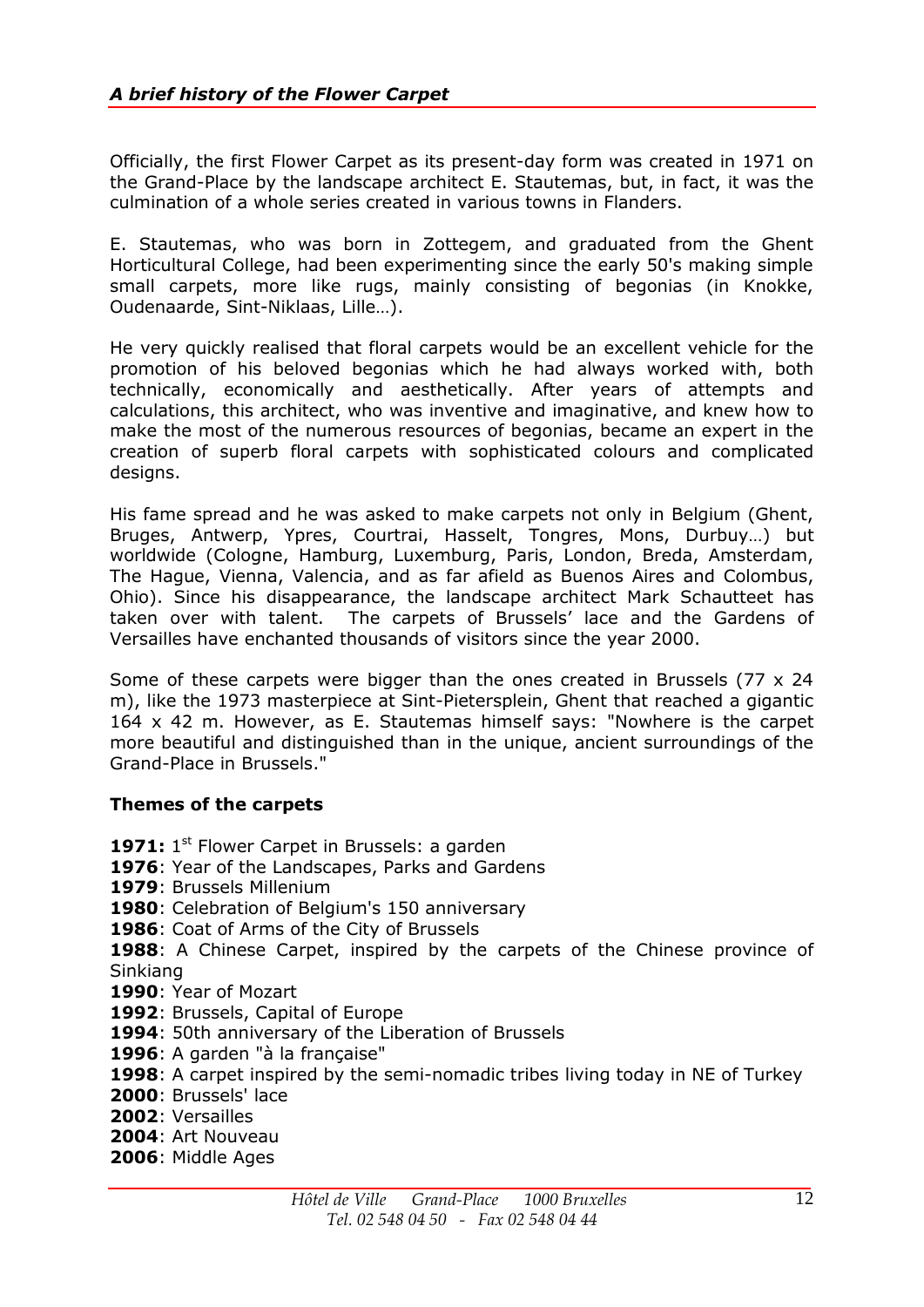**2008**: Savonnerie

**2010**: Europe

**2012**: The African continent

**2014:** The Amean continent and Moroccan immigration in Belgium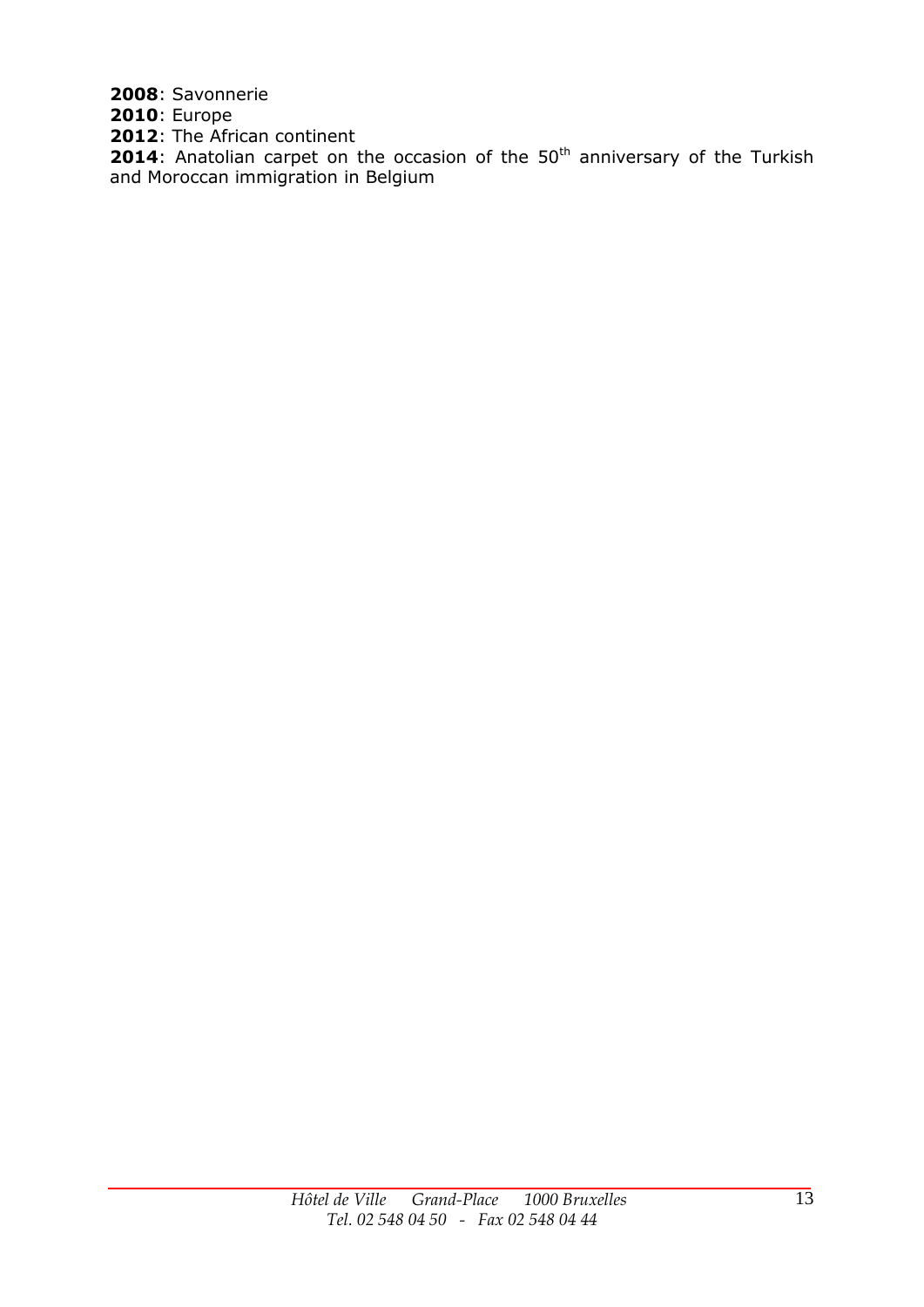## *Mark Schautteet, graphic designer*

In the 1970s, he started working for Et. Stautemas (pioneer of the begonia carpets) producing various begonia carpets.

Together they created begonia carpets in Brussels, Columbus-Ohio, Vienna and The Hague. These carpets confirmed their major international appeal.

When Et. Stautemas passed away in 1998, Mark decided to carry on his mentor's pioneering work and further it through promoting the begonia as an export product, using the flower carpets, in association with the begonia committee.

Between our borders many market squares have already been transformed with a stunning colourful begonia carpet designed by Mark Schautteet.

Achievements abroad in recent years should also not be overlooked:

Genk

 In Belgium: Brussels International: Frankfurt Shanghai Tongeren Haarlem New Delhi Seneffe Warsaw Koksijde Tel Aviv Leuven **Tenerife** Oudenaarde Prague Zaventem Barcelona Zottegem Bern